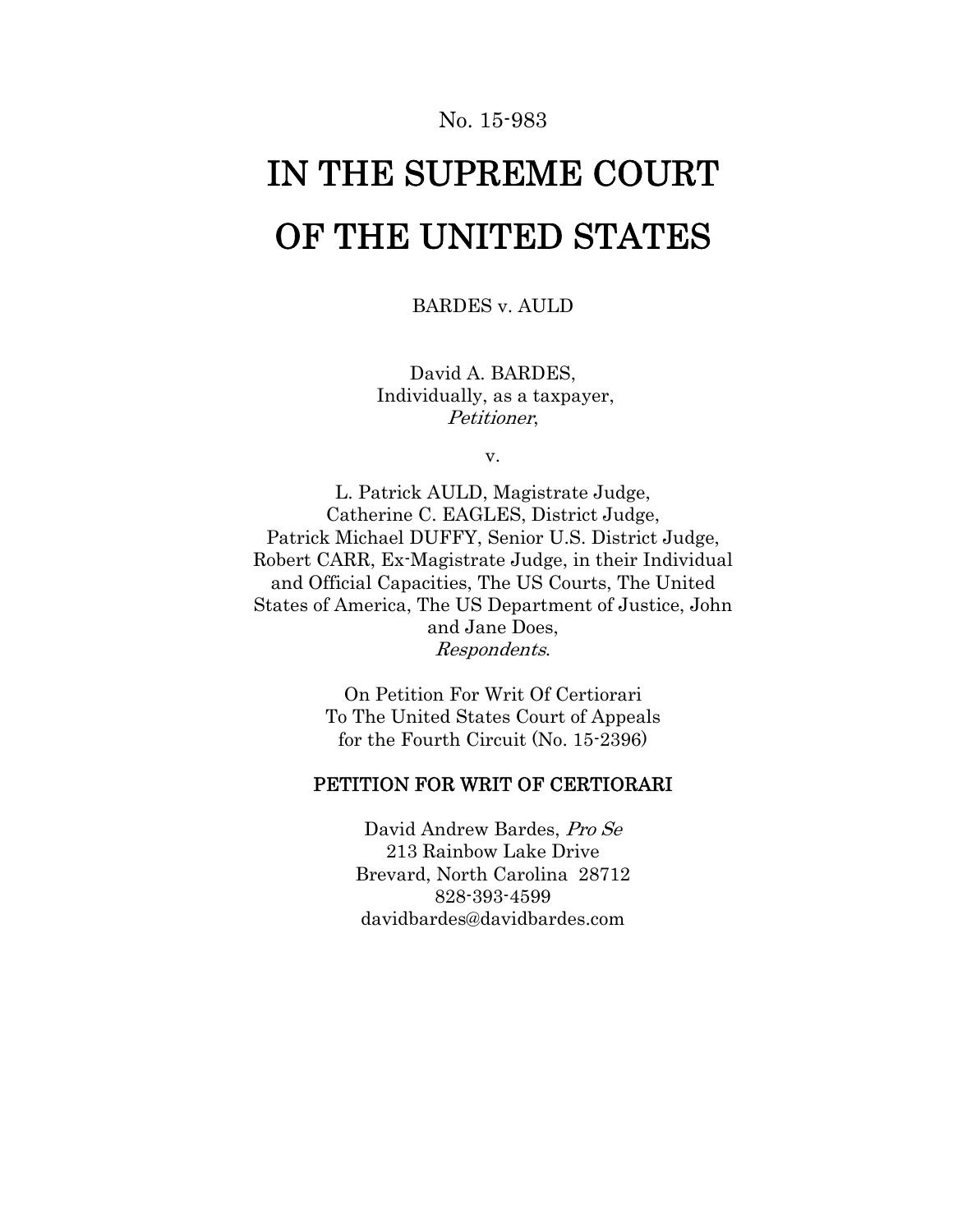# Constitutional Question Presented:

Are citizens, being brutally tortured with hypothermia until dead a violation of the Constitution? Are citizens, being brutally tortured with hypothermia until almost dead a violation of the Constitution? Are citizens, being brutally tortured with hypothermia a violation of the Constitution? Does the Constitution exist?

## List of Parties:

All parties at this time are captioned.

i.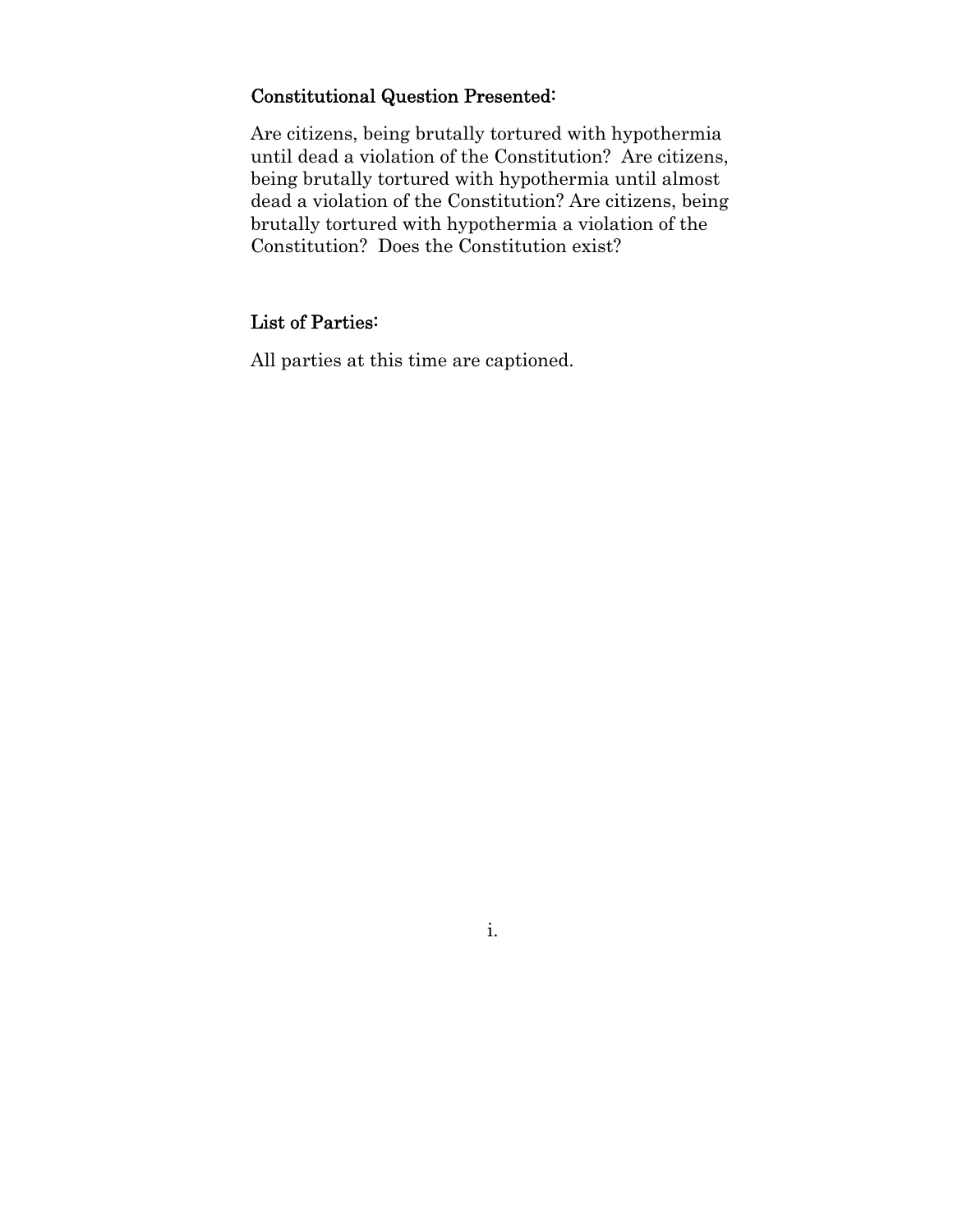# Opinions Below:

On January 19, 2016 The United States Court of Appeals for the Fourth Circuit (No. 15-2396, doc. 9 & 10) affirmed finding no errors in the district court's instant dismissal on October 2, 2015, (1:15-cv-214-MR-DLH, doc. 3)

The United States District Court case was timely filed under federal question with fee paid and instantly dismissed claiming legal frivolity on October 2, 2015, and further denied a post-judicial motion on November 10, 2015 (doc. 9.)

## Jurisdiction:

The United States Court of Appeals for the Fourth Circuit ruled on January 19, 2016.

The jurisdiction of this Court is invoked under 28 U. S. C. § 1254(1).

## Constitutional Provisions Involved:

If the Constitution exists, then all of it and all law since signed.